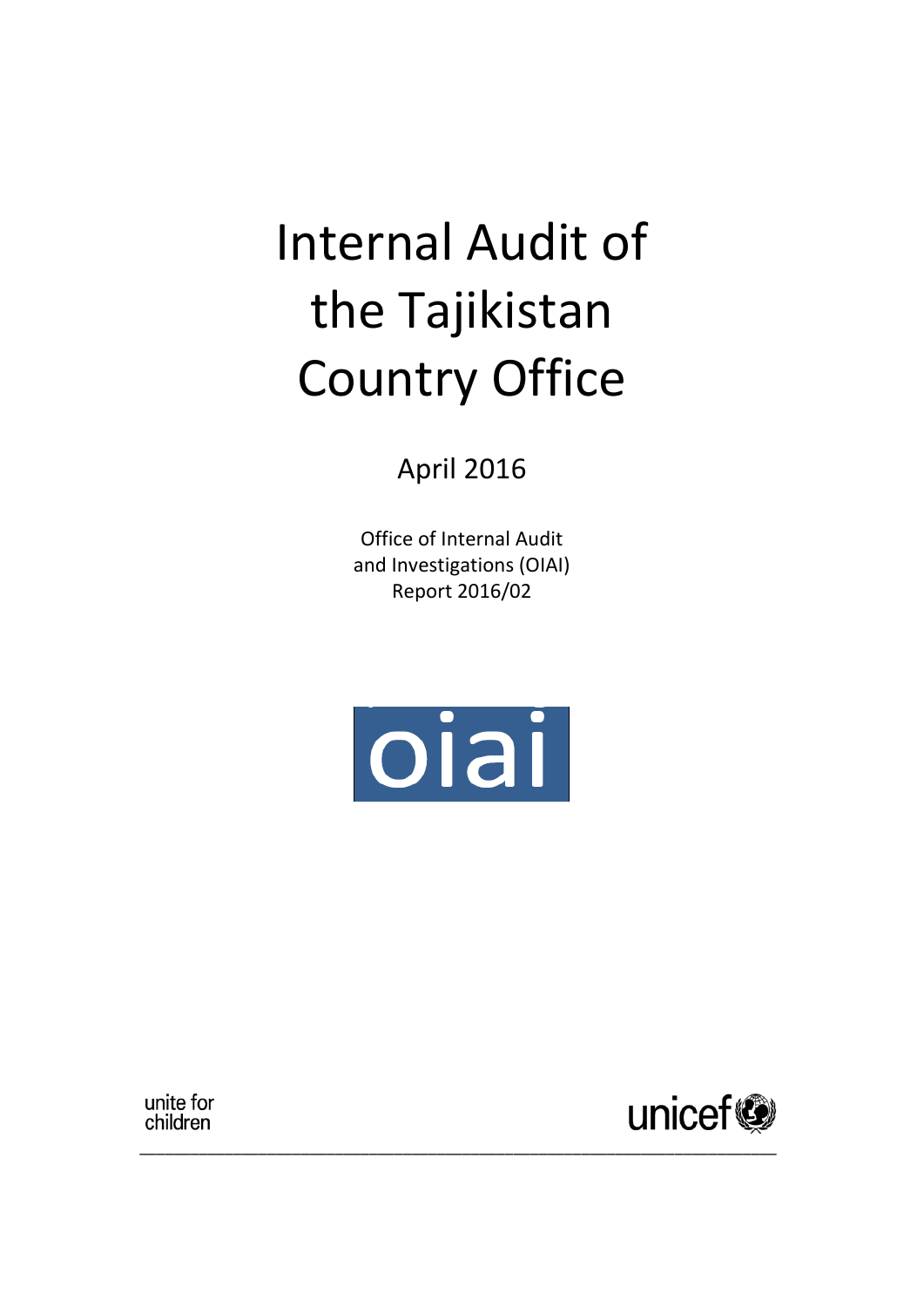# **Summary**

 $\_$  , and the set of the set of the set of the set of the set of the set of the set of the set of the set of the set of the set of the set of the set of the set of the set of the set of the set of the set of the set of th

The Office of Internal Audit and Investigations (OIAI) has conducted an audit of Tajikistan Country Office. The audit assessed the office's governance, programme management and operations support. The audit was conducted between 19 October 2015 and 11 November 2015, and covered the period from January 2014 to 31 August 2015.

The UNICEF's programme of cooperation for 2010-2015 includes four main programme components: *Child survival and development*; *Basic education and gender equality*; *Child protection*; and *Policy and planning.* There is also a cross-sectoral component. The total budget approved by the Executive Board for the 2010-2015 country programme was US\$ 28.012 million, of which US\$ 12.012 million was expected to be funded by Regular Resources (RR), while the Other Resources (OR) component was originally US\$ 16 million (revised in 2014 to US\$ 19 million). RR are core resources that are not earmarked for a specific purpose, and can be used by UNICEF wherever they are needed. OR are contributions that have been made for a specific purpose such as a particular programme, strategic priority or emergency response, and may not always be used for other purposes without the donor's agreement.

The country office is in Dushanbe. There are 39 posts, of which six are for international professionals, 15 for national officers and 18 for general staff.

#### Action agreed following the audit

As a result of the audit, and in discussion with the audit team, the country office has agreed to take a number of measures to address the issues raised in this report. None are rated as High Priority (that is, requiring immediate management attention).

#### Conclusion

Based on the audit work performed, OIAI concluded that the controls and processes over the country office were generally established and functioning during the period under audit.

The Tajikistan country office, with support from the Regional Office, and OIAI will work together to monitor implementation of the measures that have been agreed.

| Office of Internal Audit and Investigations (OIAI) | <b>March 2016</b> |
|----------------------------------------------------|-------------------|
|----------------------------------------------------|-------------------|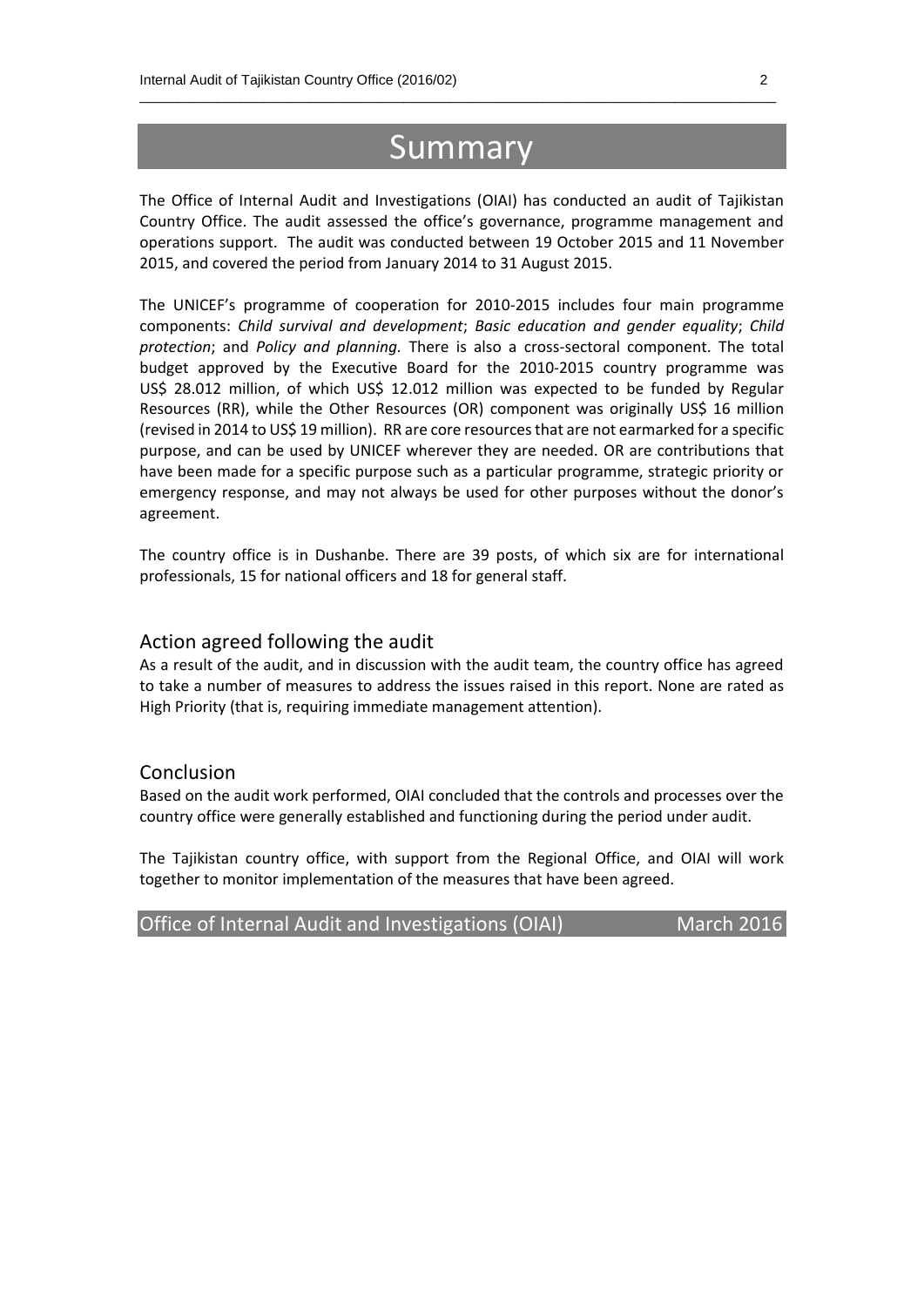# Contents

 $\_$  , and the set of the set of the set of the set of the set of the set of the set of the set of the set of the set of the set of the set of the set of the set of the set of the set of the set of the set of the set of th

| <b>Summary</b>                                                     | $\overline{2}$ |
|--------------------------------------------------------------------|----------------|
| <b>Objectives</b>                                                  | 4              |
| <b>Audit observations</b>                                          | 4              |
| Governance                                                         | 4              |
| Office priorities and performance management                       | 4              |
| Enterprise risk management (ERM)                                   | 6              |
| Governance: Conclusion                                             | $\overline{7}$ |
| <b>Programme management</b>                                        | 8              |
| Workplans                                                          | 9              |
| Programme supplies                                                 | 9              |
| Integrated Monitoring and Evaluation Plan (IMEP)                   | 10             |
| Programme management: Conclusion                                   | 11             |
| <b>Operations support</b>                                          | 12             |
| Contracts management                                               | 13             |
| Vendor master records                                              | 13             |
| <b>Business Continuity Plan (BCP)</b>                              | 14             |
| <b>Operations support: Conclusion</b>                              | 15             |
| Annex A: Methodology, and definition of priorities and conclusions | 16             |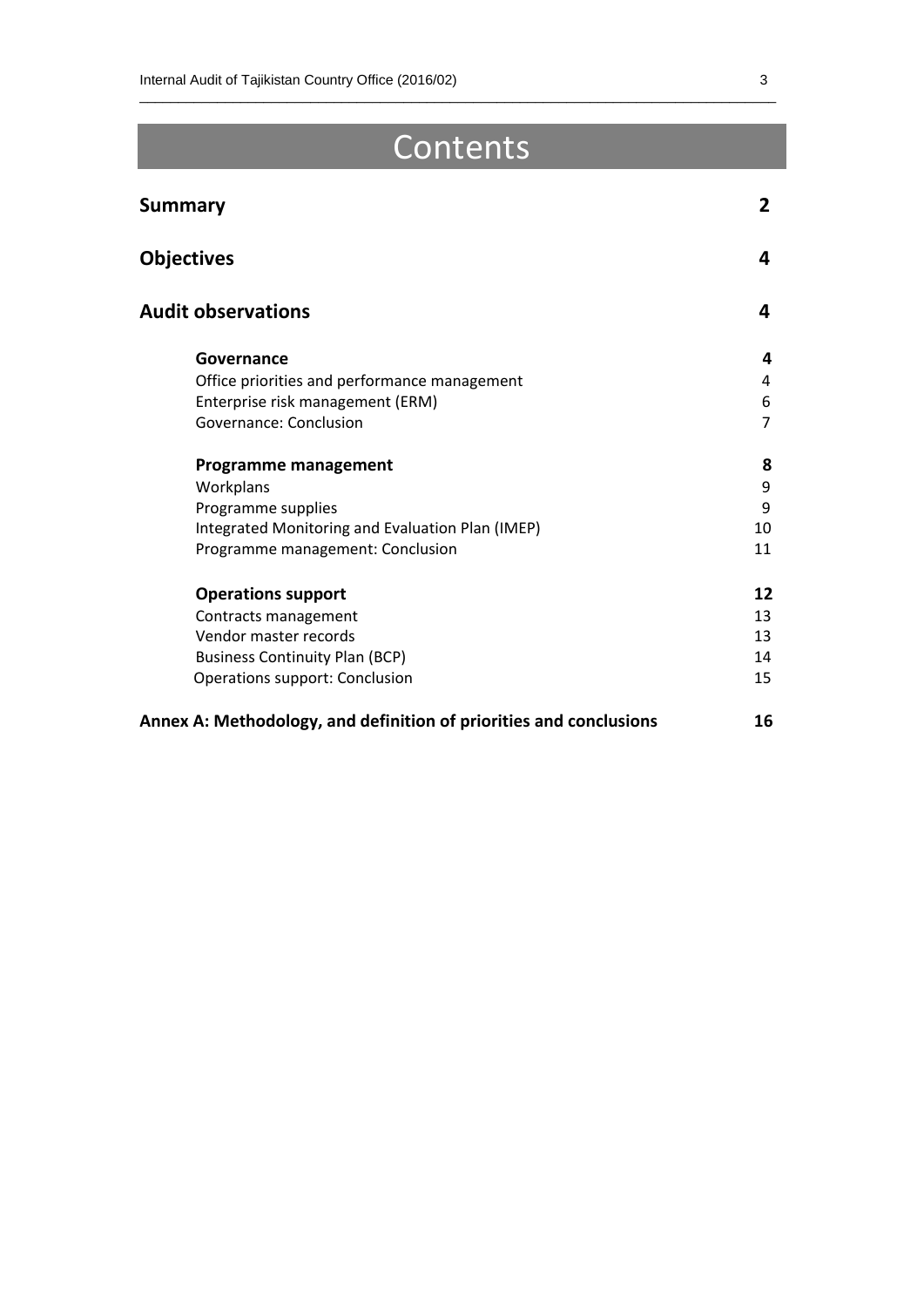# **Objectives**

 $\_$  , and the set of the set of the set of the set of the set of the set of the set of the set of the set of the set of the set of the set of the set of the set of the set of the set of the set of the set of the set of th

The objective of the country-office audit is to provide assurance as to whether there are adequate and effective controls, risk-management and governance processes over a number of key areas in the office.

The audit observations are reported upon under three headings – governance, programme management and operations support. The introductory paragraphs that begin each of these sections explain what was covered in that particular area, and between them define the scope of the audit.

# Audit observations

### 1 Governance

In this area, the audit reviews the supervisory and regulatory processes that support the country programme. The scope of the audit in this area included the following:

- **Supervisory** structures, including advisory teams and statutory committees.
- **Identification** of the country office's priorities and expected results and clear communication thereof to staff and the host country.
- **Staffing structure** and its alignment to the needs of the programme.
- **Performance measurement**, including establishment of standards and indicators to which management and staff are held accountable.
- **Delegation** of authorities and responsibilities to staff, including the provision of necessary guidance, holding staff accountable, and assessing their performance.
- **Risk management**: the office's approach to external and internal risks to achievement of its objectives.
- **Ethics**, including encouragement of ethical behaviour, staff awareness of UNICEF's ethical policies and zero tolerance of fraud, and procedures for reporting and investigating violations of those policies.

All of the above areas were covered in this audit.

The audit found that there were a number of areas in which controls were working well. There were established supervisory structures, and the advisory committees had terms of reference and appropriate membership and were functioning well.

The office had an adequate staffing structure that was aligned to the needs of the country programme. There was an office training plan that identified staff training needs, and a training session on ethics had been arranged for all staff.

However, the audit noted the following.

#### Office priorities and performance management

An office's Annual Management Plan (AMP) ensures that that office's human, financial and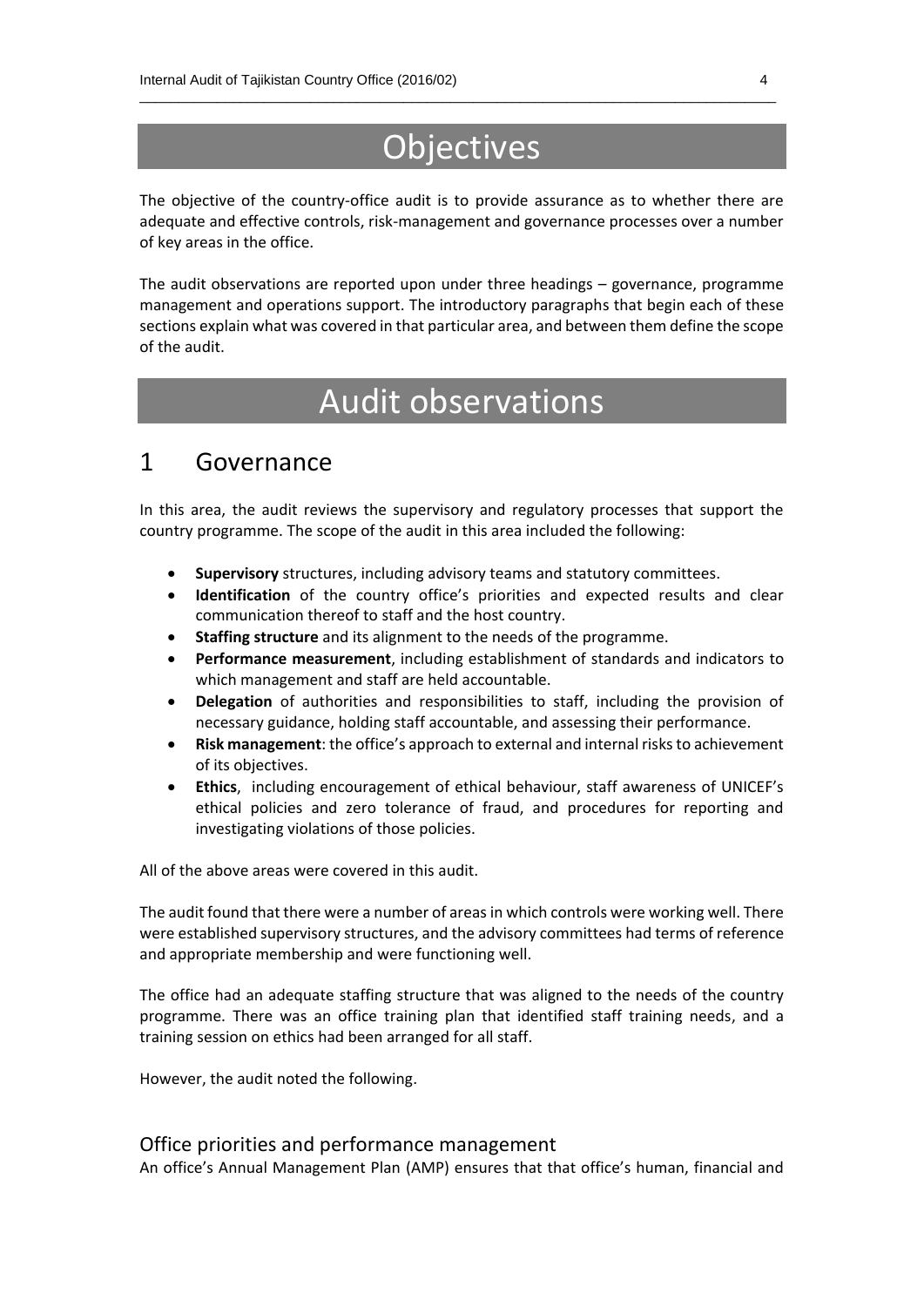other resources remain focused on the country programme and its hoped-for outcomes for children and women. To this end, it establishes key management and programme priorities, together with a set of programme management indicators, baselines and targets to be regularly monitored especially by senior staff, the Country Management Team (CMT), and the Representative. Offices can if they wish have a Rolling Management Plan (RMP), which is updated when necessary, rather than rewritten afresh every year. The Tajikistan office had done this.

 $\_$  , and the set of the set of the set of the set of the set of the set of the set of the set of the set of the set of the set of the set of the set of the set of the set of the set of the set of the set of the set of th

The audit reviewed the office's setting of priorities and the extent to which it monitored their achievement. It noted the following.

*Priorities:* The office had very many priorities, which were difficult to manage. The RMP for 2014 and 2015 showed 12 office management priorities and 11 programme management priorities, with 21 performance indicators. The audit noted that the priorities were not specific. They included, for example: "real-time monitoring of the impact of the Russian economic crisis", "geographical targeting "and "cross-cutting concerns".

In addition, the audit could not see how the 21 indicators would be used for monitoring of the 12 office management priorities set in the RMP. The office provided copies of the annual management indicators for 2014 and 2015; they had the same 21 indicators for the two years. They included the expected performance against the individual indicators, and what the office referred to as the "critical" indicator – that is, the point at which performance was sufficiently behind the indicator to require urgent action. However, for 16 out of 21 performance indicators, the expected and critical dates were defined without stating what was supposed to be achieved by that date; or a percentage was quoted, with no indication as to what it was a percentage of. In general, there were no adequate baselines, milestones and targets linked to the expected result.

*Assignment of priorities:* Besides setting the office priorities and results, the AMP/RMP assigns staff responsibilities for them. It should therefore also provide the basis for performance evaluation report (PER) assignments of staff. The office stated that most of the agreed priorities and indicators were reflected in staff members' PERs and that in some instances the indicators were reflected in PERs combined with other activities. However, the audit found that although the RMP indicated which staff were assigned responsibilities for the priorities, they were not always included in the PERs of these staff (for example the priorities "Effectiveness and efficiency" and "Environmental sustainability").

Where priorities were included in PERs of the staff responsible, not all indicators for them were so defined to allow an effective assessment of progress towards results.

*Monitoring of priorities:* Advisory and monitoring functions related to office priorities were included in the ToRs for both the Country Management Team (CMT) and the Programme Coordination Meeting (PCM).

According to its ToRs, the CMT was to meet every two months. In fact, it met three times in 2014. It had met four times in 2015 (up to 2 September 2015). The CMT meeting on 1 December 2014 was a joint one with the Annual Management Review (AMR) meeting. A review of the CMT minutes prepared in 2014 and 2015 showed that there were discussions of management priorities, but the minutes did not record the points discussed during the meetings and the results of these discussions. The CMT minutes did not indicate a periodic review of progress on programme priorities.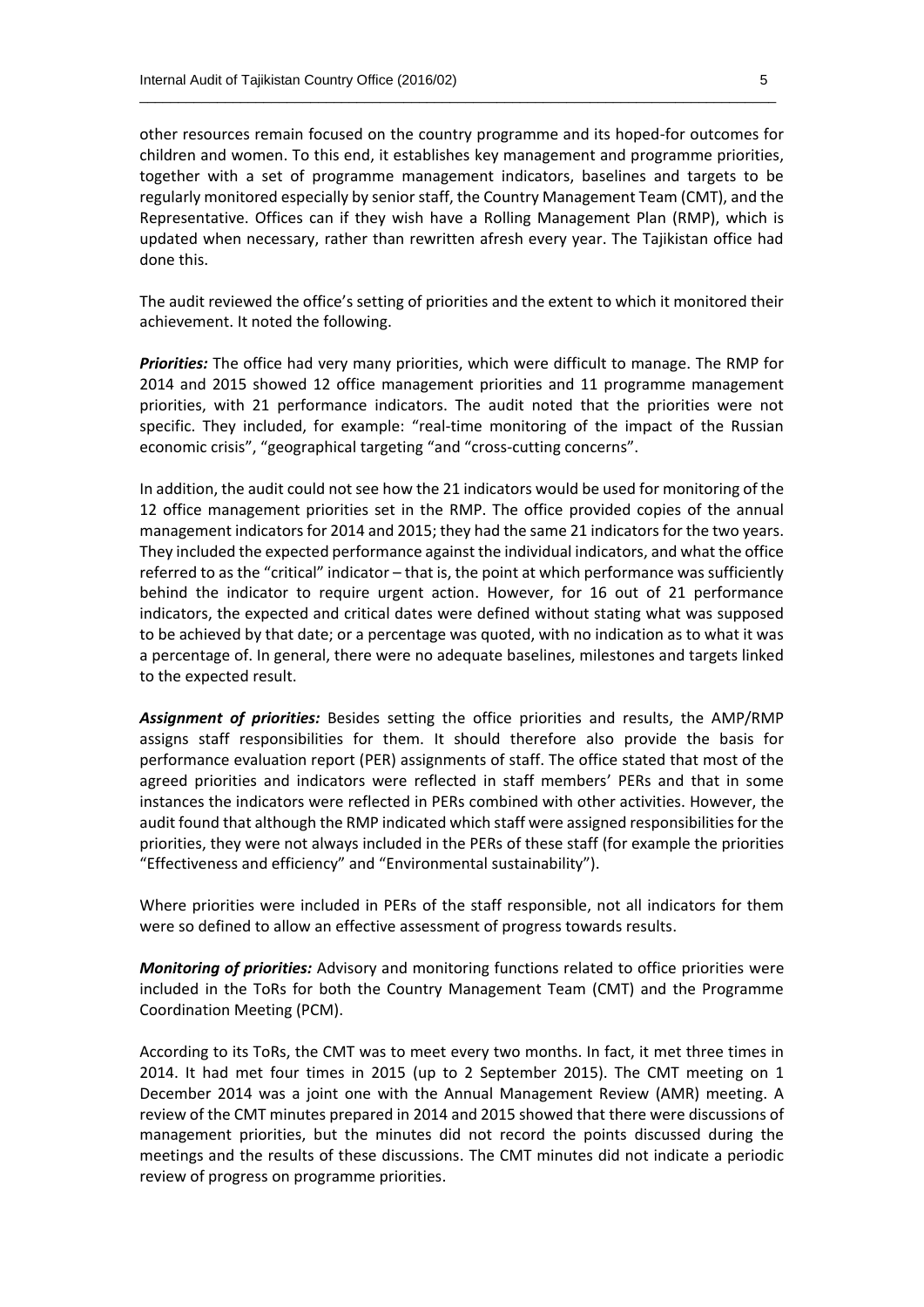The AMR held in 2014 reviewed 10 out of 12 office management priorities. However, the remaining two were omitted. It was also noted that AMR lacked a comprehensive, structured and systematic analysis as to whether the 2014 management priorities had been met, and it was unclear whether they had been.

 $\_$  , and the set of the set of the set of the set of the set of the set of the set of the set of the set of the set of the set of the set of the set of the set of the set of the set of the set of the set of the set of th

#### **Agreed action 1 (medium priority):** The office agrees to:

- i. Ensure that the office priorities and performance indicators in the Annual/Rolling Annual Management Plan are reduced to a manageable number, and are specific and measurable.
- ii. Ensure that a systematic record is kept of the monitoring by management committees of performance indicators for management priorities.
- iii. Clearly communicate accountabilities for management priorities to the staff concerned, and include them in their Performance Evaluation Reports.
- iv. Ensure that the annual reviews of office priorities include comprehensive, structured and systematic analysis of the achievement of expected results linked to the office priorities.

Staff responsible for taking action: Representative, Deputy Representative and Operations Manager

Date by which action will be taken: June 2016

#### Enterprise Risk Management (ERM)

1

Under UNICEF's Enterprise Risk Management (ERM) policy, offices should perform a Risk and Control Self-Assessment (RCSA). This is a structured and systematic process for the assessment of risk to an office's objectives and planned results, and the incorporation of action to manage those risks into workplans and work processes.

Risks may be identified through discussion, workshops, or surveys, or by analysis of programme and office performance, audit and evaluation observations, risk assessments and previous incidents, such as interruptions in business continuity. The risks and their mitigation measures are recorded in a risk and control library. This should include who is to carry out these measures, and when. The actions identified should be incorporated into relevant workplans and staff PERs. Offices should monitor implementation of these actions at least annually.

The audit noted that there was no information available in UNICEF's management system, VISION, on the office's RCSA for 2014. The minutes of the joint CMT and AMR meeting in December 2014 indicated that the RCSA had not been completed and that a team would be assigned to finish it, and would do so by March 2015. The office did then update the ERM module of inSight<sup>1</sup> in February 2015. The office had rated one risk as high (Natural Disasters and Epidemics), five medium (Safety and Security, Organizational Strategy and Neutrality, Governance and ICT Systems and Information Security), and five low or very low.

<sup>&</sup>lt;sup>1</sup> inSight (sic) is the performance component in VISION. inSight streamlines programme and operations performance management, increases UNICEF staff access to priority performance information, and assists exchanges between country offices, regional offices and HQ divisions, as everyone sees the same data/information.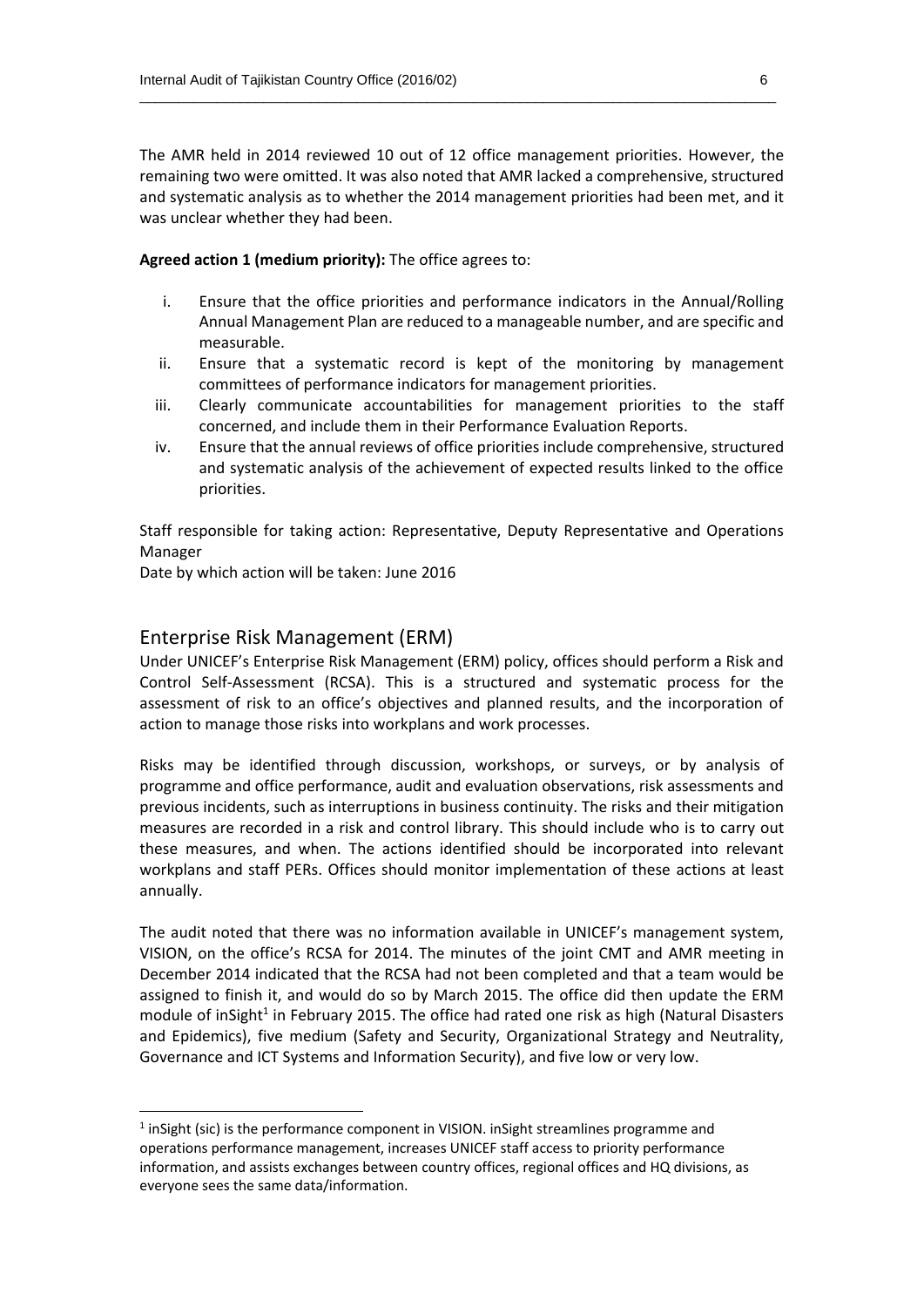The audit reviewed the available documentation and found that the identified risks were not aligned with the priorities defined by the office in the 2015 AMP (see previous observation, *Office priorities and performance management*). Further, the action plans for mitigating the risks identified did not identify the accountable staff, and there were no implementation timeframes with deadlines and/or milestones.

 $\_$  , and the set of the set of the set of the set of the set of the set of the set of the set of the set of the set of the set of the set of the set of the set of the set of the set of the set of the set of the set of th

Two risk focal points were appointed in the 2015 AMP, but this was identified as an assignment in the PER of only one of them.

Finally the CMT minutes did not show evidence that it had been monitoring the status of actions defined to manage risks, or had updated the risk assessment for significant risks.

**Agreed action 2 (medium priority):** The country office agrees to strengthen its risk management process, taking the following steps:

- i. Embed the risks identified and corresponding actions plans in the office priorities as defined in the Annual Management Plan.
- ii. Assign responsibilities and action plans, with target dates, for all risks.
- iii. Formally define the roles and responsibilities of the risk focal points and ensure that they are reflected in the performance evaluation reports (PERs) of the staff in question.
- iv. Monitor and record progress in implementation of the risk mitigation action plan.

Staff responsible for taking action: Representative, Deputy Representative and Operations Manager

Date by which action will be taken: June 2016

#### Governance area: Conclusion

Based on the audit work performed, OIAI concluded that at the end of the audit that the control processes over governance were generally established and functioning during the period under audit.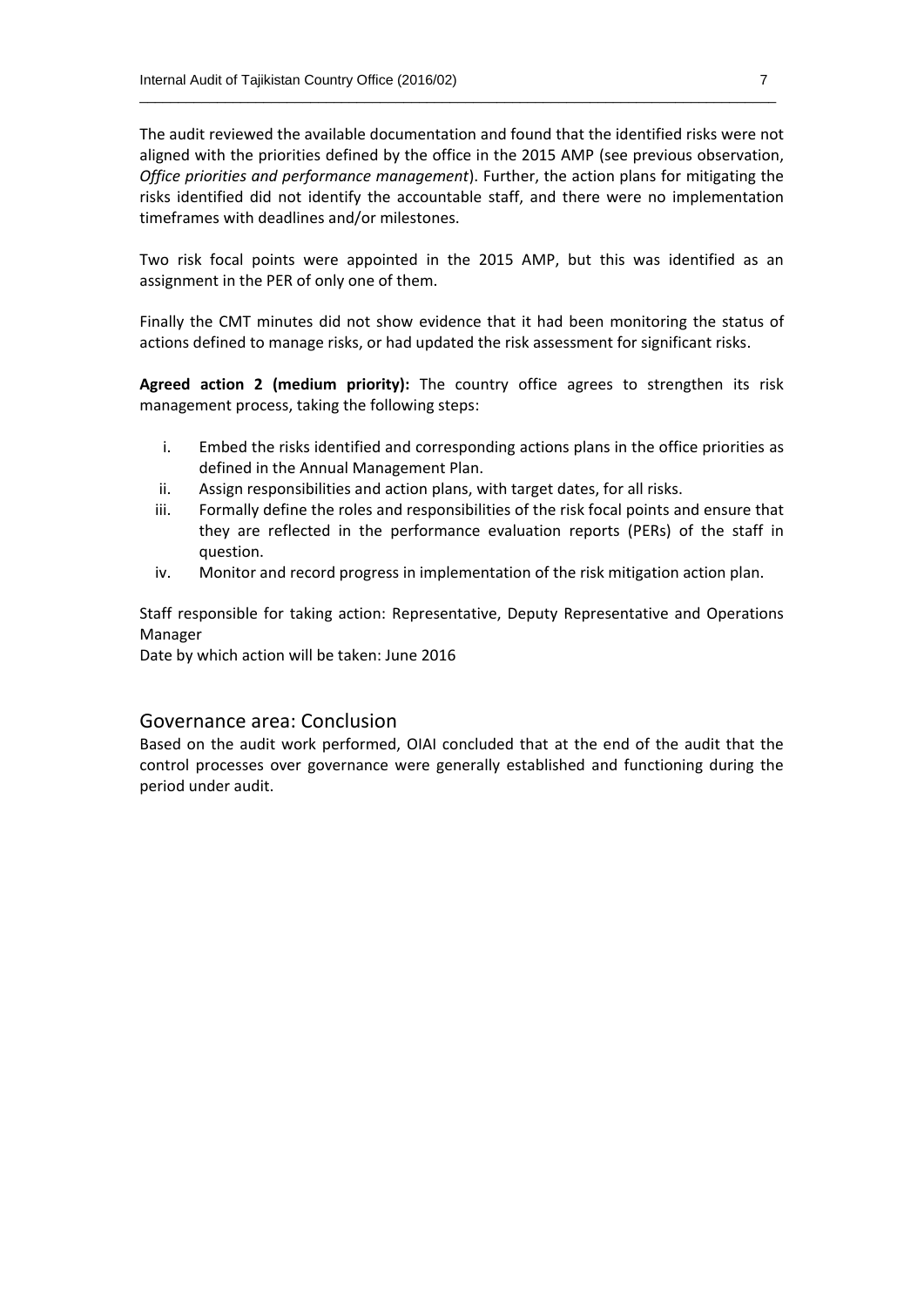# 2 Programme management

In this area, the audit reviews the management of the country programme  $-$  that is, the activities and interventions on behalf of children and women. The programme is owned primarily by the host Government. The scope of the audit in this area includes the following:

 $\_$  , and the set of the set of the set of the set of the set of the set of the set of the set of the set of the set of the set of the set of the set of the set of the set of the set of the set of the set of the set of th

- **Resource mobilization and management**. This refers to all efforts to obtain resources for the implementation of the country programme, including fundraising and management of contributions.
- **Planning**. The use of adequate data in programme design, and clear definition of results to be achieved, which should be specific, measurable, achievable, realistic and time-bound (SMART); planning resource needs; and forming and managing partnerships with Government, NGOs and other partners.
- **Support to implementation**. This covers provision of technical, material or financial inputs, whether to governments, implementing partners, communities or families. It includes activities such as supply and cash transfers to partners.
- **Monitoring of implementation**. This should include the extent to which inputs are provided, work schedules are kept to, and planned outputs achieved, so that any deficiencies can be detected and dealt with promptly.
- **Reporting.** Offices should report achievements and the use of resources against objectives or expected results. This covers annual and donor reporting, plus any specific reporting obligations an office might have.
- **Evaluation**. The office should assess the ultimate outcome and impact of programme interventions and identify lessons learned.

All the above areas were covered in this audit.

The audit found a number of areas where controls were working well. The office had effective processes and controls in place to identify and evaluate partnerships with NGOs. It had also been successful in obtaining Other Resources (OR) for certain programme output areas, as a result of which an increase in the OR ceiling from US\$ 16 million to US\$ 19 million was obtained in 2014. Although the country office did have funding gaps in some programme output areas (such as *Justice for Children* and *Strong Partnership for Child Rights*), it had found mechanisms for reassignment of funds.

Implementation of the Harmonized Approach for Cash Transfer (HACT)<sup>2</sup> had been effective and efficient. The office, together with other UN agencies, had carried out a macroassessment of the government capacity in 2010 (a further macro-assessment was planned for December 2015). In 2011, 40 implementing partners had been micro-assessed; during 2015, 75 programmatic visits and 45 spot checks had been planned for, and all were performed.

However, the audit noted the following.

**.** 

<sup>&</sup>lt;sup>2</sup> With HACT, the office relies on implementing partners to manage and report on use of funds provided for agreed activities. This reduces the amount of supporting documentation UNICEF demands from the partner, thus cutting bureaucracy and transaction costs. HACT includes a macroassessment of the country's financial management system, micro-assessments of implementing partners expected to receive US\$ 100,000 or more per year from UNICEF and implementation of an assurance plan over the use of cash transfers.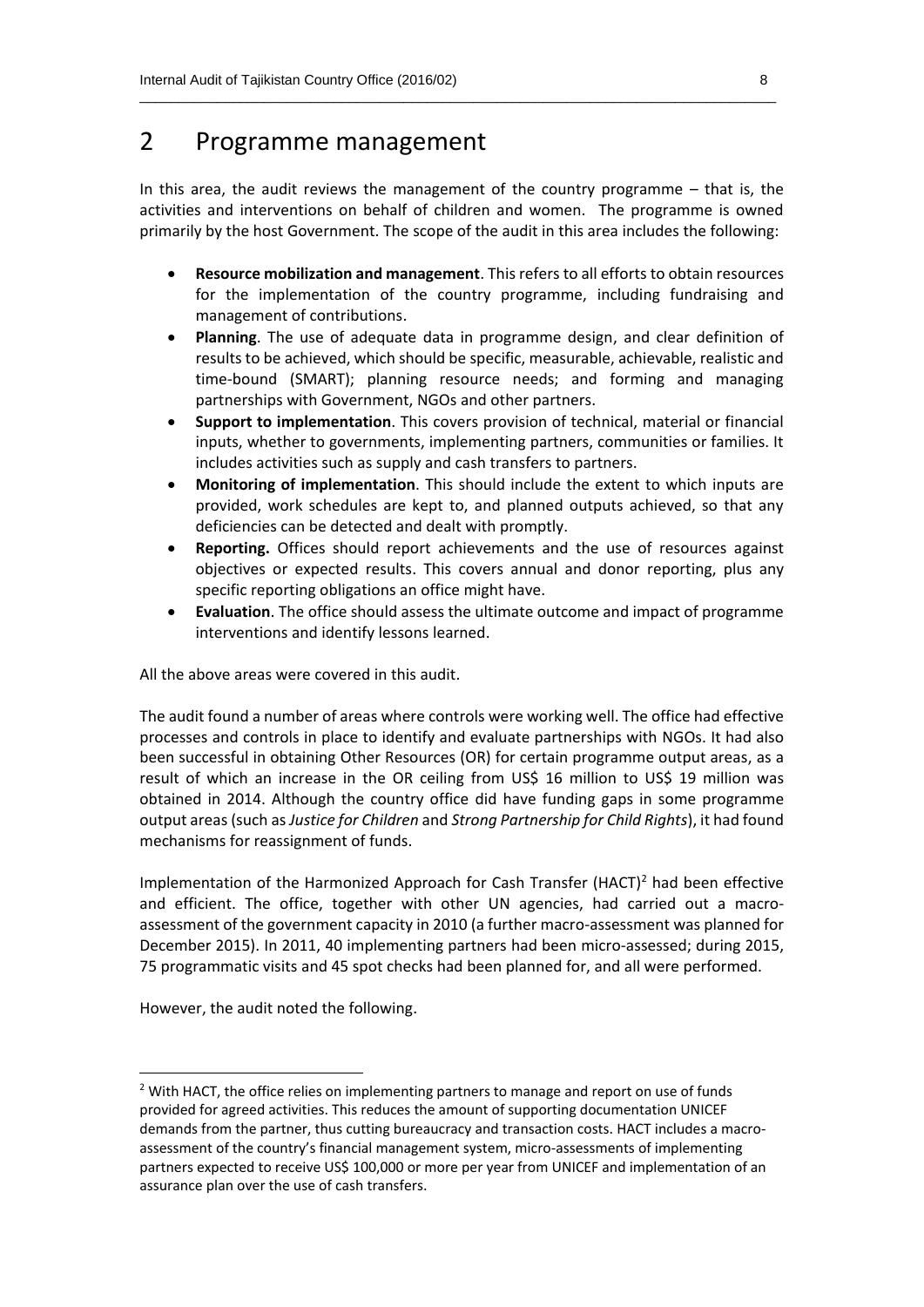#### Workplans

UNICEF offices develop workplans in cooperation with their implementing partners. The workplans should describe in detail expected outputs, indicators, targets, baselines, the activities to be carried out, the responsible implementing institutions, timelines, and planned inputs from the partners and UNICEF. Workplans serve as the basis for programme implementation in terms of disbursements to partners and the supply assistance.

 $\_$  , and the set of the set of the set of the set of the set of the set of the set of the set of the set of the set of the set of the set of the set of the set of the set of the set of the set of the set of the set of th

The office had drawn up rolling workplans<sup>3</sup> in cooperation with partners for the period 2014-2015 in the following sectors: *Child Survival and Development*; *Policy and Planning*; *Education*; and *Child Protection*.

The key programme outputs and results in the workplans were linked to the United Nations Development Assistance Framework, or UNDAF (a broad agreement between the UN as a whole and a national Government, setting out the latter's chosen development path, and how the UN will assist). However, the definitions of programme results and planned activities in the workplans were not clear; and in several cases, they were not specific and measurable, as they used language such as "support," "improve" or "enhance" without clearly defining the nature and extent of support to be provided and how it was to be measured.

Although the workplans identified the budget for each planned activity, the amounts allocated to the activities did not distinguish between cash and supply assistance to be provided. In some instances the planned activities were divided into sub-activities that did not have a specific budget allocation. A review of a sample of 10 direct cash transfers (DCTs) found that, in seven out of the 10 instances, the correctness of the funds disbursed by activity could not be established, due to inadequate information in the workplans.

**Agreed action 3 (medium priority):** The office agrees to include the following in workplans signed with implementing partners:

- i. Clearly defined specific and measurable programme outcomes, outputs and planned activities, so as to enable effective monitoring of both implementation and progress on achievement towards planned results.
- ii. Information related to cash and supply assistance in terms of budget allocated, quantities and timeframes.

Staff responsible for taking action: Deputy Representative with support from Section Chiefs in consultation with Operations/Supply team

Date by which action will be taken: December 2016

#### Programme supplies

**.** 

During the period 2014-2015, the country office provided assistance in the form of programme supplies amounting to US\$ 4.3 million, representing 27 percent of total the programme expenditure.

<sup>3</sup> According to UNICEF's Programme Policy and Procedure Manual (PPPM), workplans can be developed on an annual or multi-year basis, or as rolling workplans. In the latter case, the workplan is subject to interim review – for instance, it may be for 18 months, but the government and UNICEF will agree to periodic technical review of its outputs, say every six months, with an adjustment based on the review of the remaining 12 months. At the same time, an additional six months will be added on to the rolling workplan to make up a new 18-month cycle.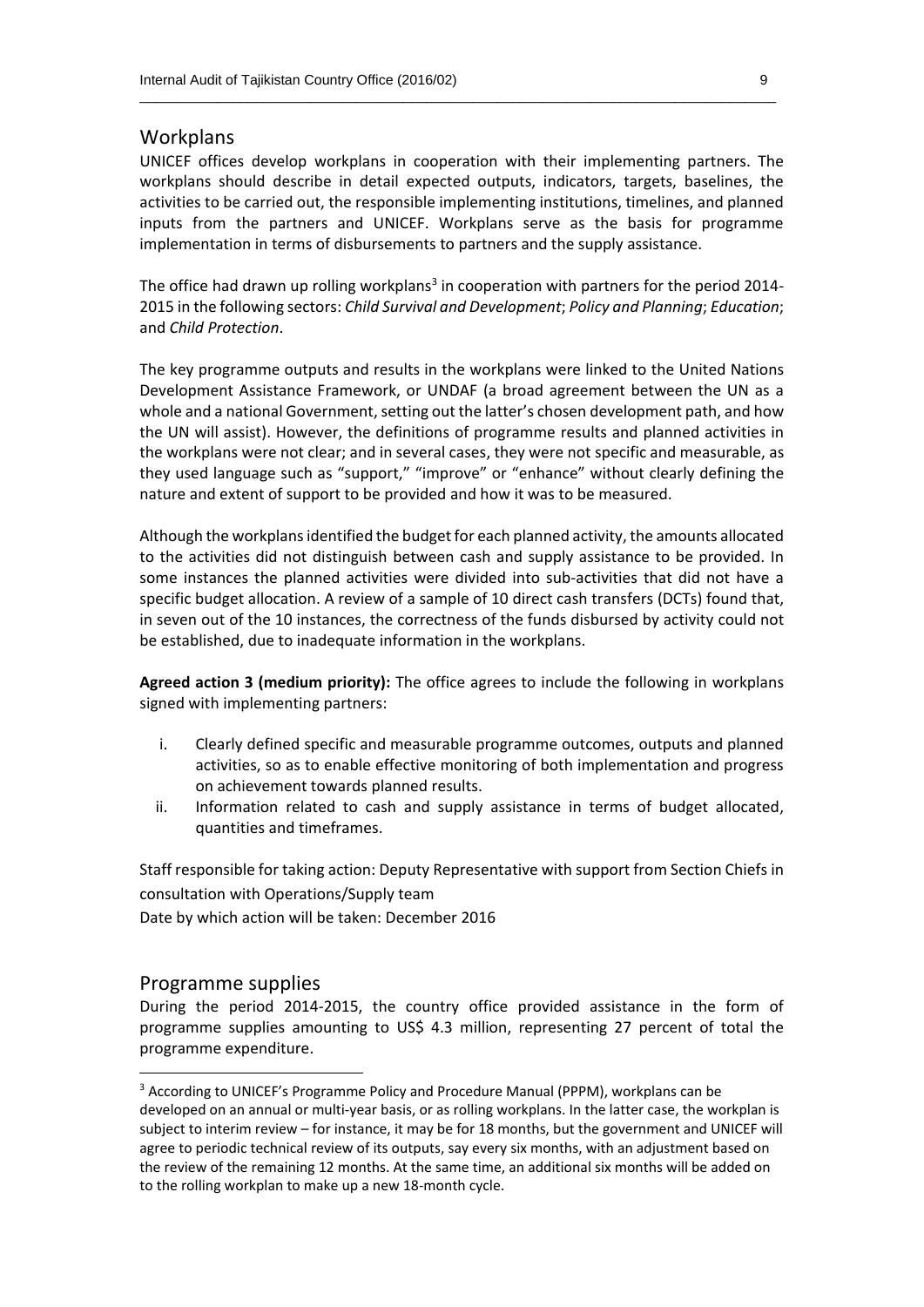The office had prepared supply plans for 2014 and 2015, including the three major components of the programme (Health, Education and Child Protection). A review of the supply plans prepared for 2014 and 2015 showed that at the time of the audit (November 2015), there were differences between the supplies that were planned for and the actual expenditures. The total amount procured in 2014 was US\$ 1.1 million against planned procurement of US\$ 1.5 million, a difference that represented 27 percent of the planned amount. The analysis of the planned amounts per section showed differences in 2014 for Health, Education and Child Protection were 40, 12 and 45 percent respectively. The audit also noted procurement of US\$ 100,358 in five purchase orders that were not planned for. Audit did not obtain explanations for the differences but overall concluded that there was inadequate supply planning.

 $\_$  , and the set of the set of the set of the set of the set of the set of the set of the set of the set of the set of the set of the set of the set of the set of the set of the set of the set of the set of the set of th

**Agreed action 4 (medium priority):** The office agrees to establish a process for preparing comprehensive supply plans and monitor the procurement to ensure it is in accordance with supply plans and that material procurement outside the approved plans are justified and documented.

Staff responsible for taking action: Deputy Representative, Section Chiefs and Programme Officers and the Administrative/Supply Officer Date by which action will be taken: June 2016

#### Integrated Monitoring and Evaluation Plan (IMEP)

UNICEF country offices and their partners normally have various types of activity designed to keep them informed about the situation of children and women in the country and assess the potential of proposed interventions, or the effectiveness of current ones. To ensure that they are properly planned, these activities are grouped together in an Integrated Monitoring and Evaluation Plan (IMEP), which is made up of two mandatory components: a multi-year IMEP, which covers the period of the country programme and the annual or rolling IMEP. Country offices should implement IMEPs that reflect their strategic priorities and cover key elements of the country programme.

The office had prepared a six-year IMEP for 2010-2015. In 2014 it drew up a rolling IMEP for the period 2014-2015. During 2014 nine out of the 13 planned activities took place; the other four activities were not started or were postponed. It was also noted that five evaluation activities planned for 2014 in both IMEPs had not been implemented as planned; three had been carried forward from previous years, one was changed into a review rather than an evaluation.

For 2015, four of ten planned activities had not been implemented as expected. These included two surveys (the National Nutrition Survey, and a final assessment of the 2010-2015 country programme's interventions in social services in the priority districts) and an evaluation of pre-school alternative models. The assessment of social services and the evaluation of preschool alternative models had been cancelled, and the other two activities had not begun at the time of the audit in November 2015 despite the deadline set for their completion in September. Finally an activity originally planned for 2014 had been carried forward to 2015 but no funding sources was indicated, as the office had not secured funds for the purpose.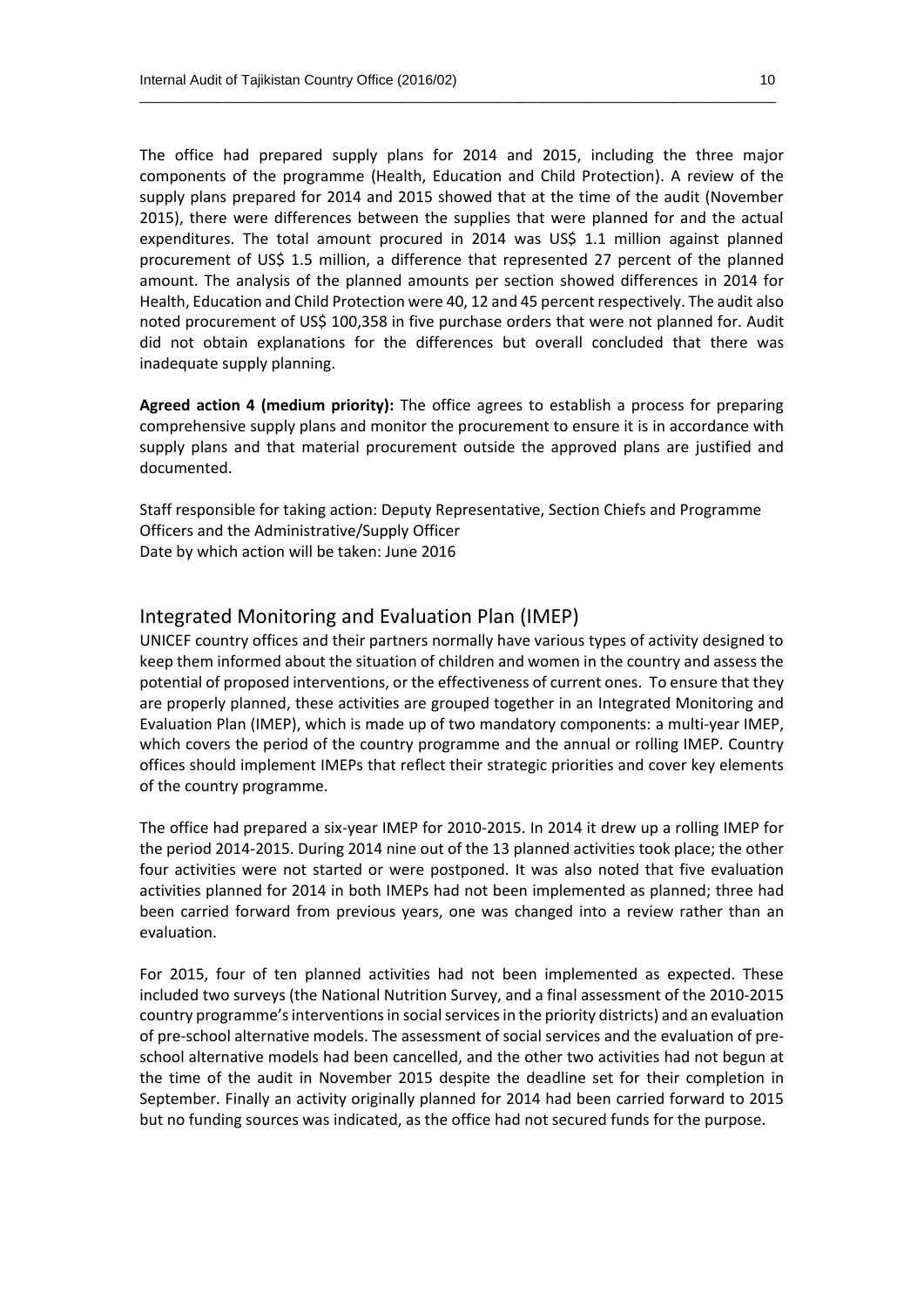The audit concluded that the cause of non-implementation of planned IMEP activities was due to over-ambitious planning of IMEP activities that the office did not have the capacity and/or resources to implement.

 $\_$  , and the set of the set of the set of the set of the set of the set of the set of the set of the set of the set of the set of the set of the set of the set of the set of the set of the set of the set of the set of th

**Agreed action 5 (medium priority):** The office agrees to strengthen oversight and monitoring of the implementation of the Integrated Monitoring and Evaluation Plan (IMEP) by:

- i. Determining capacity for implementation of proposed IMEP activities before they are included in the annual IMEP. The capacity assessment should consider the number of planned activities and available financial resources to support their implementation.
- ii. Periodically monitoring implementation of IMEP activities.

Staff responsible for taking action: Representative, Deputy Representative; M&E Specialist Date by which action will be taken: June 2016

#### Programme management: Conclusion

Based on the audit work performed, OIAI concluded that at the end of the audit that the control processes over programme management were generally established and functioning during the period under audit.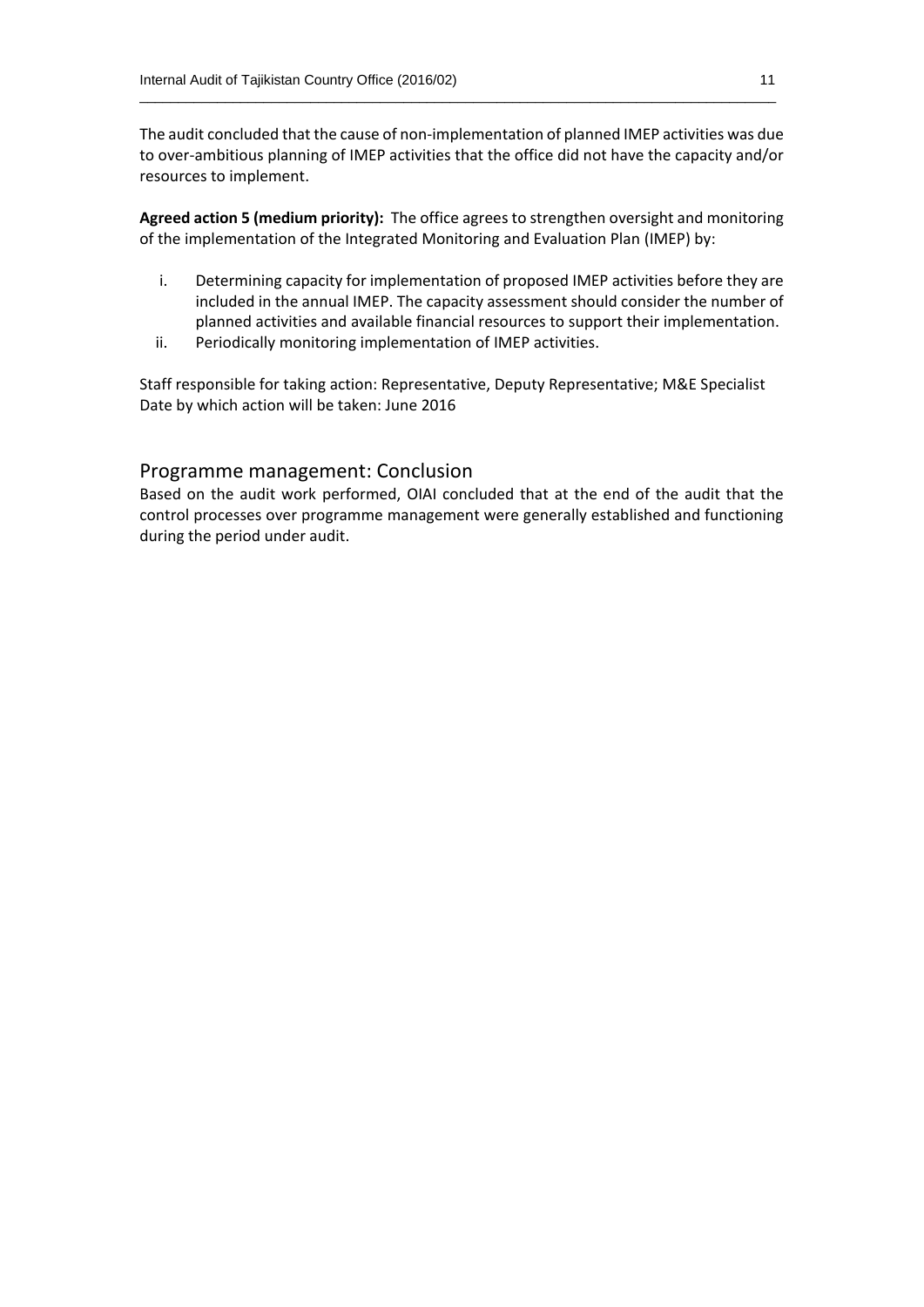## 3 Operations support

In this area the audit reviews the country office's support processes and whether they are in accordance with UNICEF Rules and Regulations and with policies and procedures. The scope of the audit in this area includes the following*:*

 $\_$  , and the set of the set of the set of the set of the set of the set of the set of the set of the set of the set of the set of the set of the set of the set of the set of the set of the set of the set of the set of th

- **Financial management**. This covers budgeting, accounting, bank reconciliations and financial reporting.
- **Procurement and contracting.** This includes the full procurement and supply cycle, including bidding and selection processes, contracting, transport and delivery, warehousing, consultants, contractors and payment.
- **Asset management**. This area covers maintenance, recording and use of property, plant and equipment (PPE). This includes large items such as premises and cars, but also smaller but desirable items such as laptops; and covers identification, security, control, maintenance and disposal.
- **Human-resources management.** This includes recruitment, training and staff entitlements and performance evaluation (but not the actual staffing structure, which is considered under the Governance area).
- **Information and communication technology (ICT)**. This includes provision of facilities and support, appropriate access and use, security of data and physical equipment, continued availability of systems, and cost-effective delivery of services.

All the areas above were covered in this audit.

There were a number of areas in which controls were working well. The office prepared bank reconciliations on time and held optimized bank balances. The office had established work processes for processing of cash transfers, procurement of supplies and institutional services, travel authorizations and payroll. There were adequate procedures for property, plant and equipment. The office conducted inventory of plant, property and equipment, and the Property Survey Board reviewed disposal of unserviceable assets and followed up implementation of its recommendations. Furthermore the office had established an adequate staff development process.

The office had taken steps to ensure that information and communication technology (ICT) equipment was safeguarded against unauthorized access, physical hazards, accidental damage and the impact of power loss. It had also taken measures to enhance the office premises' Minimum Operating Security Standards (MOSS) compliance.

However, the audit noted following.

#### Contracts management

**.** 

According to the relevant UNICEF guidelines,<sup>4</sup> the selection process for the engagement of all consultants should be based on a competitive selection and a minimum of three qualified candidates shall be considered for each assignment. On completion of the assignment, the hiring office should conduct a formal output evaluation. This should measure the achievement

<sup>4</sup> For individuals, these are the UNICEF guidelines on *Consultants and Individual Contractors*  (CF/AI/2013-001). Guidelines on engagement of institutional contractors are contained in UNICEF's *Supply Manual*.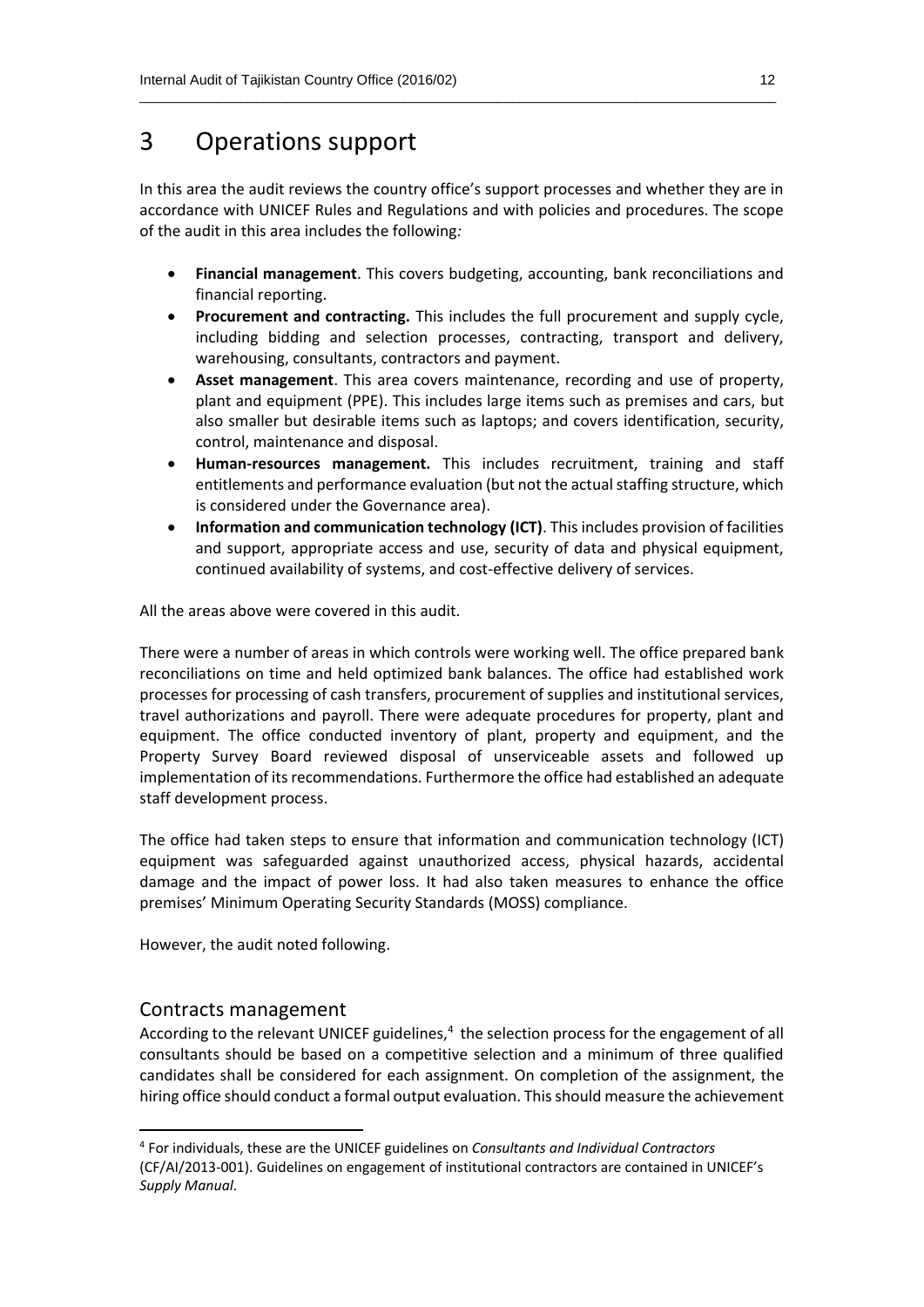of goals, quality of work and timeliness, as stipulated in the terms of reference. In term of final payments/instalments, the Instruction states that the final instalment may not be less than 10 percent of the total value of the contract, and will only be payable upon satisfactory completion of the services and the manager's certification thereof. The payment instalments should be directly linked with satisfactory deliverables at specific time intervals and as certified by the manager.

 $\_$  , and the set of the set of the set of the set of the set of the set of the set of the set of the set of the set of the set of the set of the set of the set of the set of the set of the set of the set of the set of th

During the period from January 2014 to September 2015 the office had issued a total of 79 contracts for services (59 to individual consultants and 20 to institutional contractors), with a total amount of US\$ 873,000. The audit carried out a sample review of 30 of them (17 consultants and 13 individual contractors), and noted the following.

For 19 out of 41 finalized contracts, no evaluation report had been prepared in order to assess the performance of the consultants (they were done for the remaining 22). The office said that in 18 out of 19 cases where it had not been done, it was because interpreters and translators had been hired by different sections, each of which had done evaluations that were then consolidated by the HR section. However, the latter had simply included brief comments in fields on a spreadsheet; the guidelines require a formal evaluation, using the correct evaluation form.

In 19 out of 30 contracts, the terms of reference included in the contracts described generic functions to be performed by the consultants without including specific, measurable, attainable, reliable and time-bound (SMART) deliverables. Therefore for these contracts there was no basis for evaluation of quality of outputs and the timeliness of their delivery.

**Agreed action 6 (medium priority):** The office agrees to ensure that:

- i. All contracts define tangible and measurable outputs, objectives, targets, specific activities, delivery dates and details as to how the work must be delivered, and subdivided into "milestones" where appropriate.
- ii. Consultants are formally evaluated at the end of a contract, and the evaluations attached to the consultants' roster for future reference.

Staff responsible for taking action: Deputy Representative and Operations Manager

Date by which action will be taken: June 2016

#### Vendor master records

Duplication of vendor master records could provide erroneous information related to disbursements and liquidations of a vendor account, and could increase the risk of overpayments or double payments. In some cases, implementing partners may receive cash disbursement despite having outstanding advances for more than six months.

According to VISION, at the time of the audit a total of 598 vendor records had been created for the Tajikistan country office. A review of this vendor master data showed that 102 records were created for 45 different vendors, creating two (and in some cases three) entries different records for the same contractor. There were at least 16 duplicated vendor records that were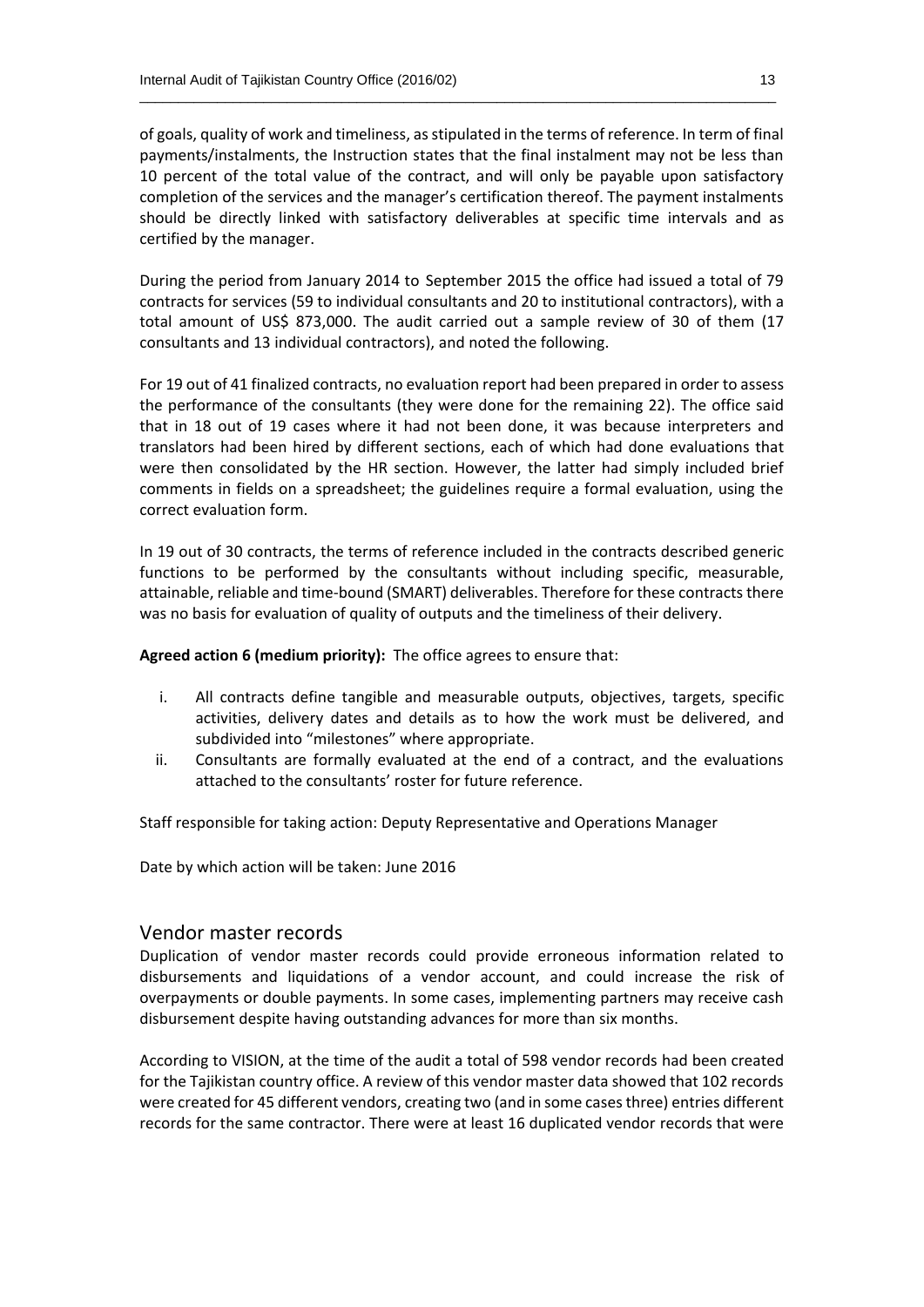not blocked or marked for deletion.<sup>5</sup>

The audit noted that in four instances, contracts were released in VISION using different vendor records for the same contractor. Only one of four the duplicated vendor records had subsequently been identified and blocked in the system. Further, it was noted that in two of the four instances payments were posted in different vendor records for the same contractor, pointing to a danger of duplicate payment (although none was observed). The office informed that some duplications were due to incorrect vendor type in the request forms.

 $\_$  , and the set of the set of the set of the set of the set of the set of the set of the set of the set of the set of the set of the set of the set of the set of the set of the set of the set of the set of the set of th

**Agreed action 7 (medium priority):** The office agrees to:

- i. Identify vendors with multiple master records, and ascertain their validity in order to block and mark for deletion duplicated records; and
- ii. Implement a periodic review of vendor master records in order to early detect duplications, ensure completeness and accuracy of records.

Staff responsible for taking action: Representative with Operations Manager and VMD Administrator

Date by which action will be taken: June 2016

#### Business Continuity Plan (BCP)

According to Executive Directive 2007/006, offices should draw up a BCP and update it regularly, in order to reduce disruption in the event of an emergency. Country offices should maintain an up-to-date business continuity plan (BCP), including an ICT disaster recovery plan (DRP). It should train staff on them, and carry out tests to ensure that the office can continue with critical operational support in the event of an emergency or disaster. An incomplete BCP, lack of training of staff on its implementation, and failure to perform simulation exercises will mean that an office does not have that assurance.

At the time of the audit (November 2015), the office had updated its BCP, as staff previously responsible for critical functions had left the office. In addition, the office reported in the 2014 Country Office Annual Report that a simulation drill had been done in November 2014.

The office's own review of the BCP showed that there were only two staff members that had undergone BCP training in 2009. The review also stated that the BCP was based on the assumption that data on office servers was backed -up every day by a corporate standard backup server and that a weekly backup was stored off-site. However, the audit noted that the BCP did not describe the process to ensure backups of files, server and shared-drive data as required. Neither did the audit find a reference to daily, weekly and monthly backup schedules or to backup disk off-site locations. It also could not establish how results and lessons learnt from the drill/simulation testing in November 2014 had been used to improve the BCP.

**Agreed action 8 (medium priority):** The office agrees to:

 $\overline{a}$ 

i. Provide BCP training to staff members directly involved in BCP implementation, in order to ensure that all sections could meet their operational responsibilities in an

<sup>&</sup>lt;sup>5</sup> An office marks a record for deletion and this is then done centrally, not by the office itself. However, in the meantime it can block the record so that no transactions may be posted against it.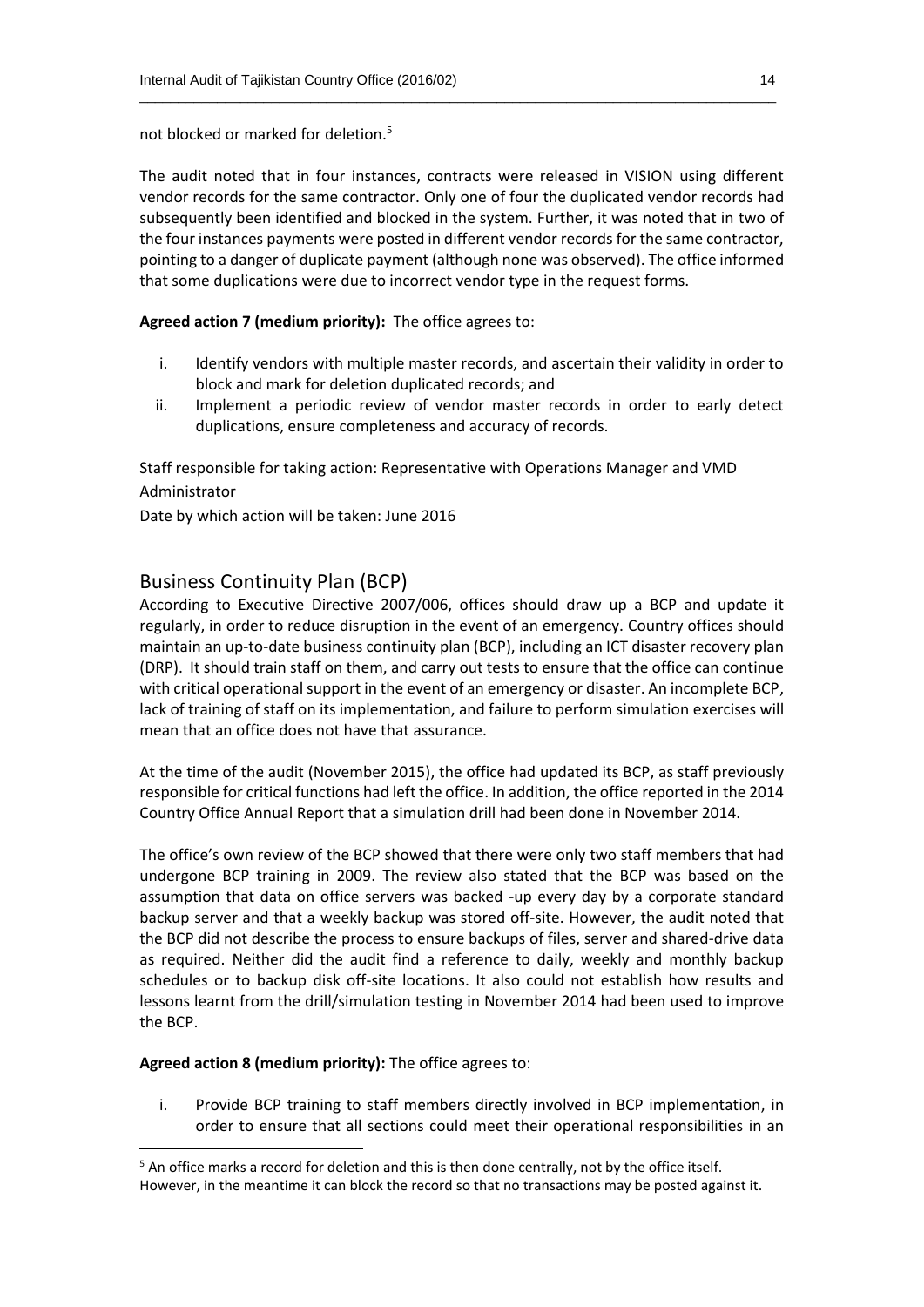emergency.

ii. Include established procedures for maintaining backup logs, off-site storage of backup data and testing of data restoration in the BCP.

 $\_$  , and the set of the set of the set of the set of the set of the set of the set of the set of the set of the set of the set of the set of the set of the set of the set of the set of the set of the set of the set of th

iii. Incorporate lessons learnt from simulation exercises to improve the BCP.

Staff responsible for taking action: Operations Manager Date by which action will be taken: November 2016

#### Operations support: Conclusion

Based on the audit work performed, OIAI concluded that the controls and processes over operations support were generally established and functioning during the period under audit.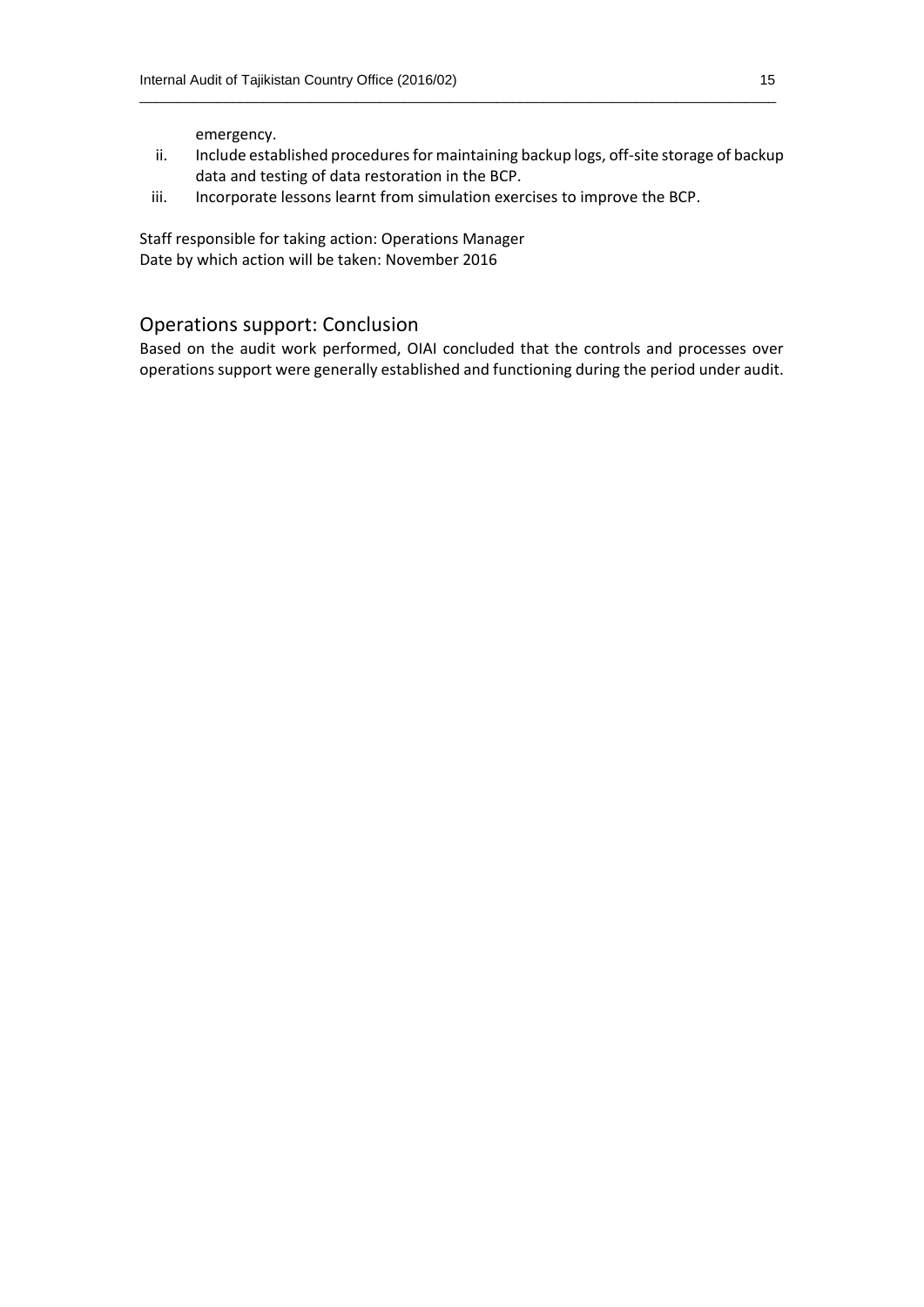# Annex A: Methodology, and definition of priorities and conclusions

 $\_$  , and the set of the set of the set of the set of the set of the set of the set of the set of the set of the set of the set of the set of the set of the set of the set of the set of the set of the set of the set of th

The audit team used a combination of methods, including interviews, document reviews, testing samples of transactions, and questionnaires. The audit compared the documented controls, governance and risk management practices provided by the office against UNICEF policies, procedures and contractual arrangements.

OIAI is firmly committed to working with auditees and helping them to strengthen their internal controls, governance and risk management practices in the way that is most practical for them. With support from the relevant regional office, the country office reviews and comments upon a draft report. The Representative and their staff then work with the audit team on action plans to address the observations. These action plans are presented in the report together with the observations they address. OIAI follows up on these actions and reports quarterly to management on the extent to which they have been implemented. When appropriate, OIAI may agree an action with, or address a recommendation to, an office other than the auditee's (for example, a regional office or HQ division).

The audit looks for areas where internal controls can be strengthened to reduce exposure to fraud or irregularities. It is not looking for fraud itself. This is consistent with normal practices. However, UNICEF's auditors will consider any suspected fraud or mismanagement reported before or during an audit, and will ensure that the relevant bodies are informed. This may include asking the Investigations section to take action if appropriate.

The audit was conducted in accordance with the International Standards for the Professional Practice of Internal Auditing of the Institute of Internal Auditors. OIAI also followed the reporting standards of International Organization of Supreme Audit Institutions.

### Priorities attached to audit recommendations

- **High:** Action is considered imperative to ensure that the audited entity is not exposed to high risks. Failure to take action could result in major consequences and issues.
- **Medium:** Action is considered necessary to avoid exposure to significant risks. Failure to take action could result in significant consequences.
- **Low:** Action is considered desirable and should result in enhanced control or better value for money. Low-priority actions, if any, are agreed with the countryoffice management but are not included in the final report.

### **Conclusions**

The conclusions presented at the end of each audit area fall into four categories:

#### *[Unqualified (satisfactory) conclusion]*

Based on the audit work performed, OIAI concluded that the controls and processes over the